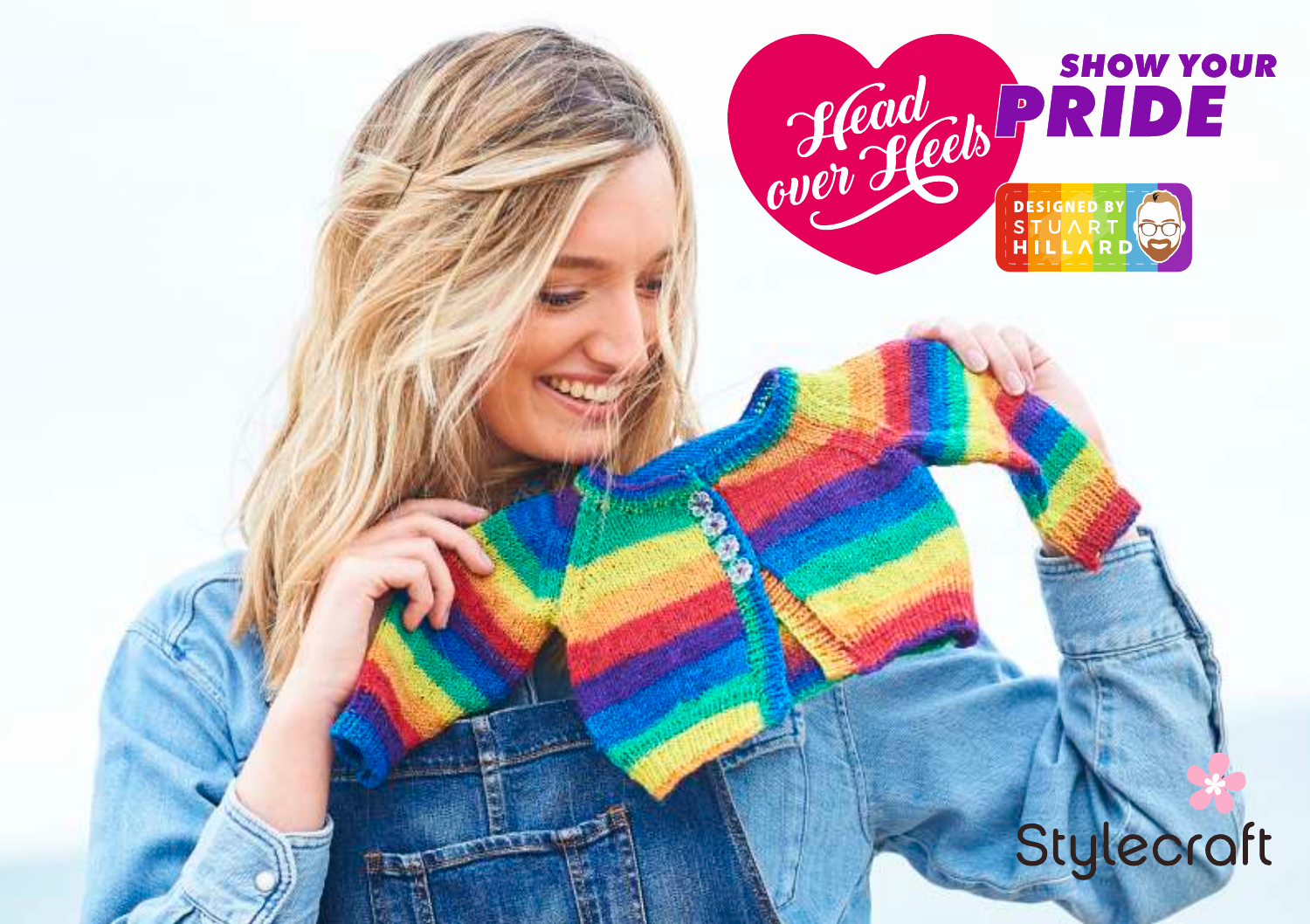# **CARDIGAN IN HEAD OVER HEELS**



## **MEASUREMENTS**

| Age                                       |              | $0 - 6$<br>months | $6 - 12$<br>months | $1 - 2$<br>years |
|-------------------------------------------|--------------|-------------------|--------------------|------------------|
| <b>To Fit Chest</b>                       | cm           | 41                | 46                 | 51               |
|                                           | in           | 16                | 18                 | 20               |
| <b>Actual Measurement</b>                 | cm           | 46                | 52                 | 60               |
|                                           | in           | 18                | 201/2              | 23%              |
| <b>Full Length</b>                        | cm           | 21                | 25                 | 33               |
|                                           | in           | 8¼                | $9\frac{3}{4}$     | 13               |
| Sleeve Length                             | cm           | 15                | 17                 | 20               |
|                                           | in           | 6                 | $6\frac{1}{2}$     | 8                |
| <b>YOU WILL NEED</b>                      |              |                   |                    |                  |
| <b>Head Over Heels</b><br>Show your Pride | 100g balls 1 |                   | 1                  | 2                |
| <b>Colour used</b>                        | Be you 1018  |                   |                    |                  |

1 pair 3.25 mm (UK10 – USA3) needles. 3 buttons.

### **ABBREVIATIONS**

| alt alternate<br><b>psso</b> pass slipped<br>g grammes<br>$in$ inch(es)<br>beg beginning<br>inc increase(ing)<br>cm centimetre(s)<br>cont continue<br><b>k</b> knit<br>dec decrease(ing)<br>mm millimetre(s)<br>foll following<br>p purl | stitch over<br>rem remain(ing)<br>rep repeat<br>rs right side<br>s1 slip 1 stitch | tbl through back of<br>loop<br>tog together<br>ws wrong side<br><b>yfwd</b> yarn forward |
|------------------------------------------------------------------------------------------------------------------------------------------------------------------------------------------------------------------------------------------|-----------------------------------------------------------------------------------|------------------------------------------------------------------------------------------|
|------------------------------------------------------------------------------------------------------------------------------------------------------------------------------------------------------------------------------------------|-----------------------------------------------------------------------------------|------------------------------------------------------------------------------------------|

The yarn amounts stated are based on average requirements and are therefore approximate.

**TENSION** 28 sts and 36 rows to 10 cm, 4 in, over stocking stitch on 3.25 mm needles or the size required to give the correct tension. **It is essential to work to the stated tension to ensure the correctsize of garment and you should always knit a tension** square. If there are less sts and rows to 10cm, 4in, change to finer needles if there are more sts and rowsto 10cm, 4in, change to larger needles.

Instructions are given for the first, smallest size. Larger sizes are given in square brackets. Where only one figure is given, this applies to all sizes. Where the figure 0 appears, no stitches, times, or rows are worked for this size.

After casting off, one stitch will remain on the right hand needle which is not included in the instructions that follow.

Using 3.25mm needles cast on 65[75:85] row.<br>sts. **Shar** sts. **Shape Raglan Armhole Shape Neck**<br>**1st row (rs).** K1, \* p1, k1, rep from \* to end. **Next row.** Cast off 4 sts, knit to end. **Next row.** C

1st row (rs). K1, \* p1, k1, rep from \* to end.<br>
2nd row. P1, \* k1, p1, rep from \* to end.<br>
28[33:38] sts.<br>
28[33:38] sts. knit to end.<br>
28[33:38] sts. knit to end.<br>
28[33:38] sts. knit to end.<br>
28[33:38] sts. knit to end.<br>

These 2 rows are called **st-st** (stocking as set in next row. These 2 row. Alternative row. Next row. 28[20:22] sts.

Cont in st-st until back measures<br>11[14:20]cm, 4¼ [5½:8]in, ending with a ws **Shape Neck Next row.** Next row S1 k

11[14:20]cm, 4¼ [5½:8]in, ending with a ws **Shape Neck Next row.** S1, k1, psso, k1. 2 sts.

**Shape Raglan Armholes**<br>Cast off 4 sts at beg of next 2 rows.

**Next row.** K3, s1, k1, psso, knit to last 5 sts, **Next row.** K3, s1, k1, psso, k2tog. 5 sts. sts. sts. sts. sts.

**Next row.** P3, p2tog, purl to last 5 sts, p2tog **Next row.** K2, s1, k2tog, psso. 3 sts. last row. 36[40:44] sts. <br>**Next row.** Purl. **Next row.** Purl. **Work in st-st (througher)** 

every row. [54:64] sts.

**For all sizes**<br>**RIGHT FRONT REACT ACT FOR EXT AND For 1st and 2nd sizes only<br><b>Next row.** K3, s1, k1, psso, knit to last 5 sts, Using 3.25mm needles cast on 32[38:42] Inc 1 st at each end of ever k2tog, k3. 50[52:62] sts.  $\frac{1}{1}$  sts.  $\frac{1}{1}$  sts.  $\frac{1}{1}$  sts.  $\frac{1}{1}$  sts.  $\frac{1}{1}$  straw (rs),  $*$  P1. k1. rep from  $*$  to end. Work 22[20:26] rows dec 1 st at each end **2nd row.** As 1st row.<br> **2nd row.** As 1st row. **For all sizes**<br> **Example 18 row 2** rows form rib. as set in next and every foll alt row. These 2 rows form rib. Cont without shaping until sleeve measures  $28[32:36]$  sts.<br>Coat off rom at 28. The 200 cm of the community of the CM-2012 state and of last row. 32[37:42] sts.

**1st row (rs).** \* K1, p1, rep from \* to end. **Next row.** Cast off 4 sts, purl to end. set by back in every row. 32[30:38] sts.<br>**28** and row. As 1st row. set by the set by the set by the set by the set by the set by the set

Work in st-st until left front measures as set in next and every foll alt row. **BACK BACK BACK 11[14:20]cm, 4¼ [5½:8]in, ending with a ws** 19[21:23] sts.

last row. 64[74:84] sts. **188 back in every row. 26** as set on back in every row. 26[27:32] sts. **Next row.** Purl to last 2 sts, p2tog. 7 sts. **1st row.** Rnit.<br>**2nd row.** Purl. **Next row.** Purl to last 2 sts, p2tog. 7 sts. **2nd row.** Purl. **2nd row.** Purl. Work 15[13:19] rows dec 1 st at raglan edge **Next row.** S1, k<br>These 2 rows are called st-st (stocking as set in next and every foll alt row. 18[20:22] sts. stitch). **Next row.** K3tog, k2. 3 sts.

**Next row (ws).** Cast off 8[10:12] sts, purl to **Next row.** P2tog and fasten off. end. 10 sts. Cast off 4 sts at beg of next 2 rows. **Next row.** K3, s1, k1, psso, k3, k2tog. 8 sts. **SLEEVES (Both alike)**<br>11 **Next row.** P2tog, purl to end. 7 sts. **SLEEVES (Both alike) Next row.** P2tog, purl to end. 7 sts. Using 3.25mm needles cast on 37[41:45]<br>**Next row.** K3, s1, k1, psso, k2tog. 5 sts. exts tbl, p3. 52[62:72] sts. **Next row.** Purl. **Next row.** Purl. Work in st-st (throughout) inc 1 st at each<br> **For 2nd and 3rd sizes only <b>Next row**. K1 s1 k1 psso. 2 sts and of 3rd 3rd 3rd and every foll **For 2010 Kext row.** K1, s1, k1, psso. 2 sts. end of 3rd[3rd:5th] and every foll Work 4 rows dec 1 st at each end as set in **Next row.** P2tog and fasten off. 2nd[2nd:4th] row to 42[44:70] sts.

**1st row (rs).** \* P1, k1, rep from \* to end. Cast off rem sts. Cast row. 32[37:42] sts.  $6[6\frac{1}{2}8]$  in, ending with a ws row. Work in st-st until right front measures **Shape Raglan LEFT FRONT** 11[14:20]cm, 4¼ [5½:8]in, ending with a rs **Left FRONT** Cast off 4 sts at beg of next 2 rows. Using 3.25mm needles cast on 32[38:42]  $\frac{1}{2}$  FOW.<br> **Shape Raglan Armhole**  $\frac{1}{2}$  Algebral 213:42]

**Circle the size you wish to make** end of last row. 32[37:42] sts. Work 14[12:18] rows dec 1 st at raglan edge

These 2 rows are called **IXI HD.**<br>Work 10 rows more in rib dec 1 st at end of Work 2[6:6] rows dec 1 st at armhole edge **Next row.** S1, k1, psso, k3, k2tog, k3. 8 sts. **and the state of the state of Next row.** S1, k1, psso

Work 12 rows in 1x1 rib, dec 1 st at end of

Inc 1 st at each end of every foll 4th row to

**Shape Raglan Armhole**<br>1st row (rs) \* K1 p1 rep from \* to end **Next row.** Cast off 4 sts, purl to end. North also haddle as the back in summany 23[30.38] the **2nd row.** As 1st row.<br>These 2 rows form rib. Work 2003.38] Sts. Work 2008 and a work 18[16:22] rows dec 1 st at each end These 2 rows form rib. Work 2[6:6] rows dec 1 st at armhole edge of next and every foll alt row. 14[14:16] sts.<br>Work 10 rows more in rib dec 0[1:0] st at as set on back in every row. 26[27:32] sts. Cast off rem sts.